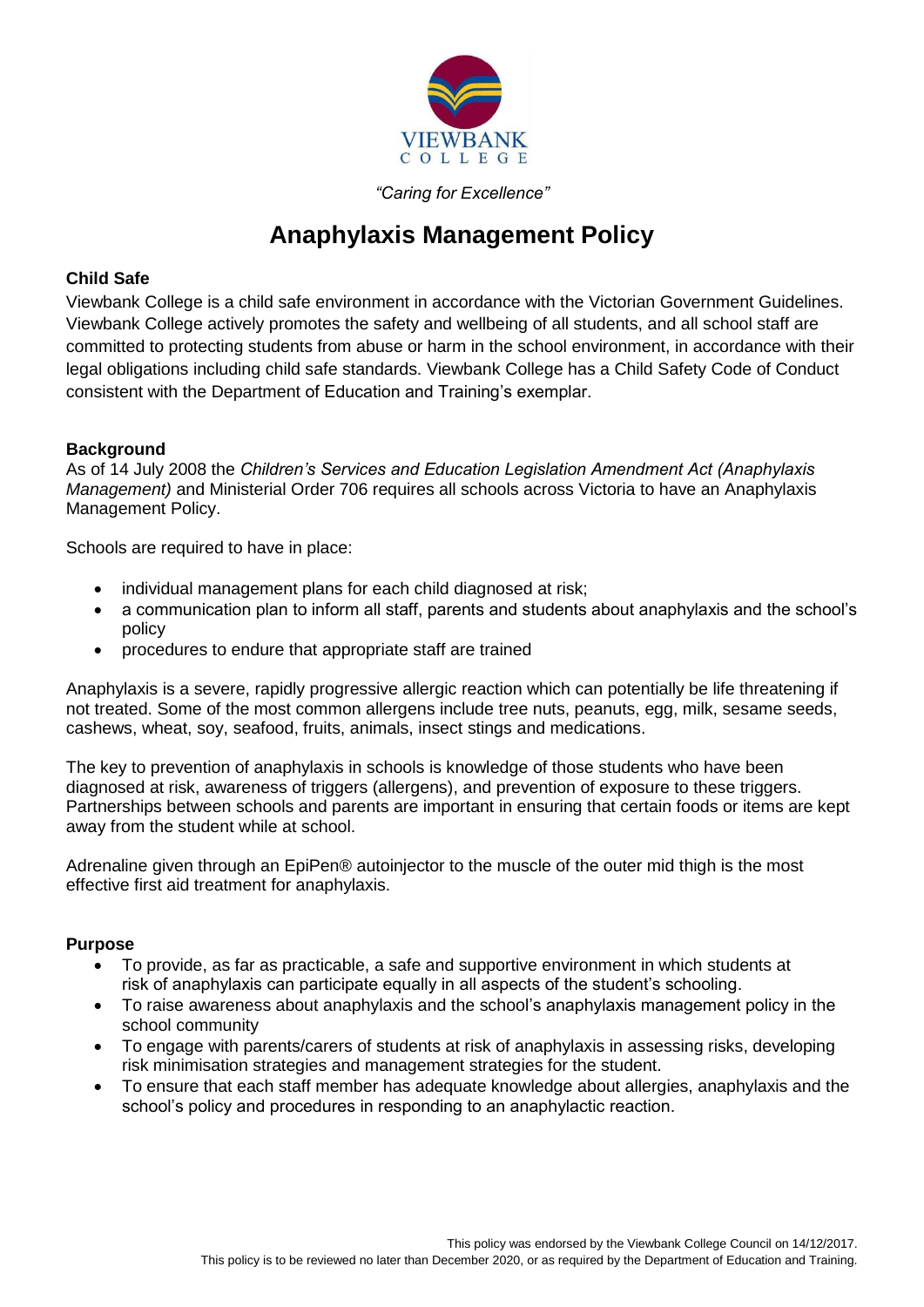## **Individual Management Plans**

An ASCIA Action Plan needs to be in place as soon as practicable after the student enrols, and where possible before their first day of school. The ASCIA Action Plan must be signed by the students doctor and are located with their Epipen.

It is the responsibility of the parent to:

- Provide the emergency procedures plan (ASCIA Action Plan).
- Inform the school if their child's medical condition changes, and if relevant provide an updated emergency procedures plan (ASCIA Action Plan).
- Provide an up to date photo for the emergency procedures plan (ASCIA Action Plan) when the plan is provided to the school and when it is reviewed.

Students also have an individual Anaphylaxis Management Plan, developed by the first aid coordinator. Each student's individual plan is signed by the parent and Principal. This plan includes information about the diagnosis, including type of allergy or allergies the student has, and strategies to reduce the risk of exposure to allergens while the student is under the care or supervision of school staff (including camps and excursions).

Note: Please see link for ASCIA anaphylaxis management plans attached:

<http://www.sofweb.vic.edu.au/wellbeing/support/anaphyl.htm>

# **Communication Plan**

The Principal or Principal Nominee will be responsible for ensuring that a communication plan is developed to provide information to all staff, students and parents about anaphylaxis and the school's Anaphylaxis Management Policy.

The communication plan will include information about what steps will be taken to respond to an anaphylactic reaction by a student in a classroom, in the school yard, on school excursions, on school camps and special event days.

Volunteers and casual relief staff of students at risk of anaphylaxis will be informed of students at risk of anaphylaxis and their role in responding to an anaphylactic reaction by a student in their care.

All staff will be briefed once each semester by a staff member who has up to date anaphylaxis management training on:

- The school's anaphylaxis management policy
- The causes, symptoms and treatment of anaphylaxis
- The identities of students diagnosed at risk of anaphylaxis and where their
- Where medication is located
- How to use an autoadrenaline injecting device
- The school's first aid and emergency response procedures

Please see appendix 1 for Communication Plan.

## **Staff training and emergency response**

Teachers and other school staff who conduct classes which students at risk of anaphylaxis attend, or give instruction to students at risk of anaphylaxis must have up to date training in an anaphylaxis management training course.

At other times while the student is under the care or supervision of the school, including excursions, yard duty, camps and special event days, the Principal must ensure that there is a sufficient number of staff present who have up to date training in an anaphylaxis management training course.

Training will be provided to these staff as soon as practicable after the student enrols.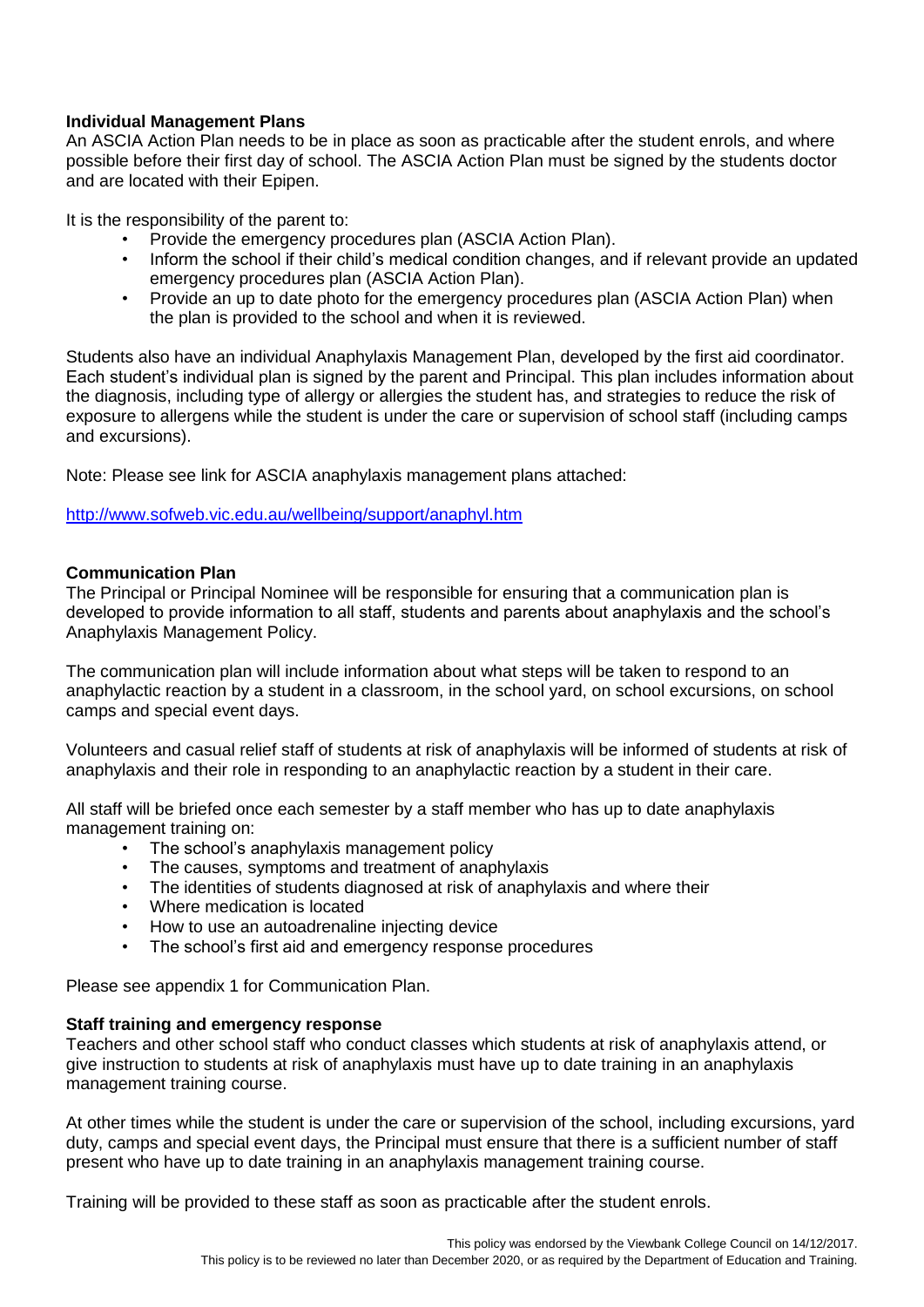Wherever possible, training will take place before the student's first day at school. Where this is not possible, an interim plan will be developed in consultation with the parents.

The school's first aid procedures and students emergency procedures plan (ASCIA Action Plan) will be followed in responding to an anaphylactic reaction.

The Principal will identify the school staff to be trained. The current Viewbank College policy is that all staff are trained in the identification of risk factors, the recognition of early signs of an anaphylactic reaction and the use of an autoinjector.

#### **Other information**

#### **EpiPen® storage and expiry**

EpiPens® are located in the cupboard in the general office. Each student has an individual bag with their photo, name, grade and other relevant details. The bag includes the student's ASCIA Action Plans, their EpiPen® (also labelled). All staff members have access to the cupboard, which is kept unlocked. A designated first aid teacher checks and records the expiry dates of the EpiPens® at the start of every year. The expiry dates are re-checked at the start and end of every Month. Parents are contacted in advance and advised to replace the EpiPens®.

#### **Reactions to date at school**

None

#### **Managing anaphylaxis in various school settings**

On excursions or sports events, teachers need to sign the EpiPen® in and out. Register is kept where the epipens are located.

Yard duty bags include information on students who are at risk of anaphylaxis. In an emergency, yard duty teachers carry mobiles and phone the general office for medical assistance.

Special care is taken during art and cooking classes to ensure supplies are nut free or catered to suit the childs allergens.

The students Epipen from School and from home are taken on camps and field trips, ensuring that the student has two Epipens. The teacher co-ordinating camp is responsible for contacting the parent/caregiver in relation to the food menu, before attending camp Students involved in Yard duty must carry their Epipen on them for the duration of the day.